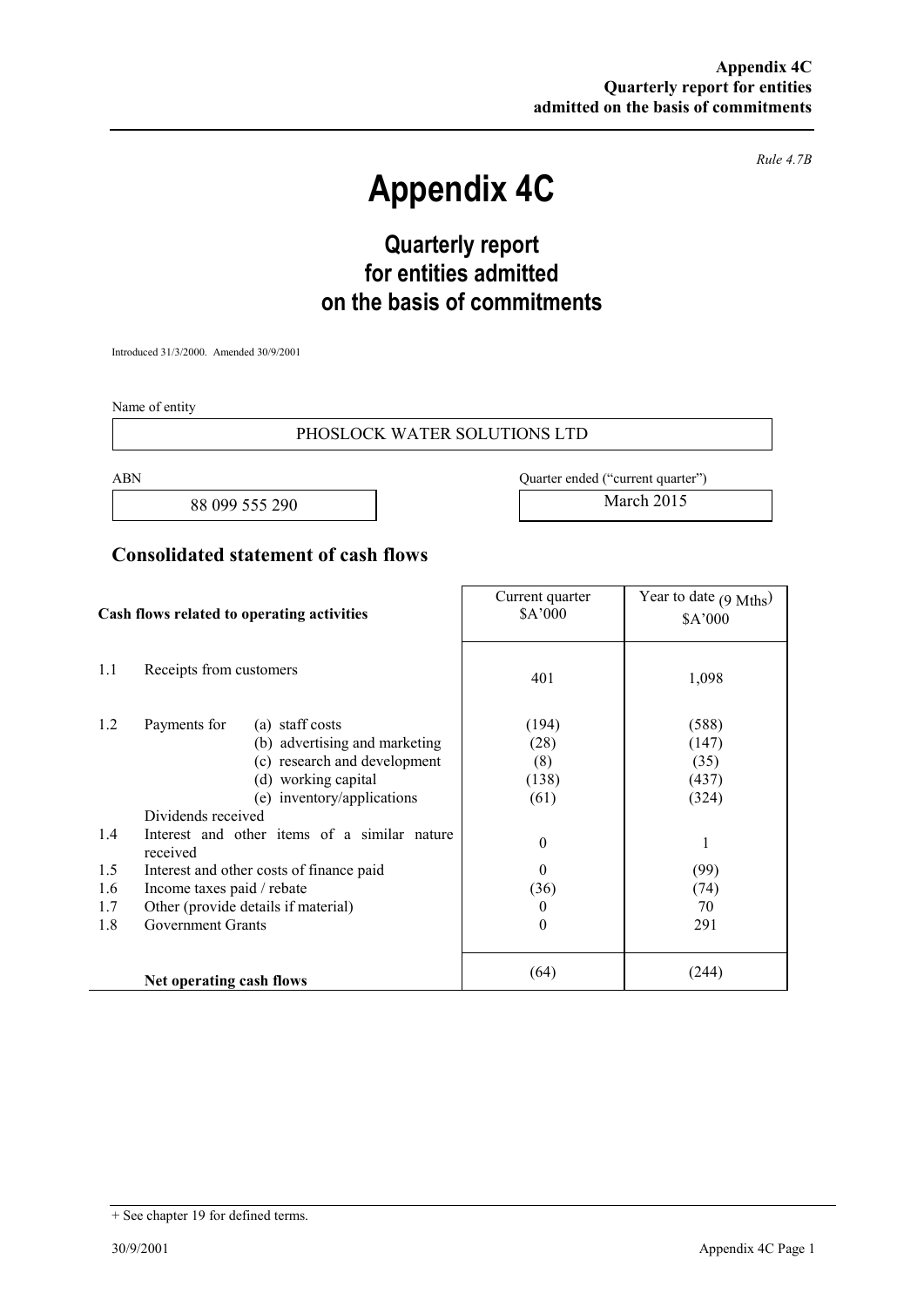|                              |                                                                                                                                                                                                                                | Current quarter<br>\$A'000 | Year to date $(9 \text{ Mths})$<br>\$A'000 |
|------------------------------|--------------------------------------------------------------------------------------------------------------------------------------------------------------------------------------------------------------------------------|----------------------------|--------------------------------------------|
| 1.8                          | Net operating cash flows (carried forward)                                                                                                                                                                                     | (64)                       | (244)                                      |
| 1.9                          | Cash flows related to investing activities<br>Payment for acquisition of:<br>(a) businesses (item 5)<br>(b) equity investments<br>(c) intellectual property<br>(d) physical non-current assets<br>(e) other non-current assets | (37)<br>(2)                | (40)<br>(2)                                |
| 1.10                         | Proceeds from disposal of:<br>(a) businesses (item 5)<br>(b) equity investments<br>(c) intellectual property<br>(d) physical non-current assets<br>(e) other non-current assets                                                |                            | 80                                         |
| 1.11<br>1.12<br>1.13         | Loans from Minority Shareholders<br>Loans repaid by other entities<br>Other (provide details if material)                                                                                                                      |                            | (10)                                       |
|                              | Net investing cash flows                                                                                                                                                                                                       | (39)                       | 28                                         |
| 1.14                         | Total operating and investing cash flows                                                                                                                                                                                       | (103)                      | (216)                                      |
| 1.15<br>1.16<br>1.17<br>1.18 | Cash flows related to financing activities<br>Proceeds from issues of shares, options, con<br>notes<br>Proceeds from sale of forfeited shares<br>Proceeds from borrowings<br>Repayment of borrowings                           | 1,000                      | 1,000                                      |
| 1.19<br>1.20                 | Dividends paid<br>Other – Capital raising costs                                                                                                                                                                                | (50)                       | (50)                                       |
|                              | Net financing cash flows                                                                                                                                                                                                       | 950                        | 950                                        |
|                              | Net increase (decrease) in cash held                                                                                                                                                                                           | 847                        | 734                                        |
| 1.21<br>1.22                 | Cash at beginning of quarter/year to date<br>Exchange rate adjustments                                                                                                                                                         | 209<br>(3)                 | 302<br>17                                  |
| 1.23                         | Cash at end of quarter                                                                                                                                                                                                         | 1,053                      | 1,053                                      |
|                              |                                                                                                                                                                                                                                |                            |                                            |

<sup>+</sup> See chapter 19 for defined terms.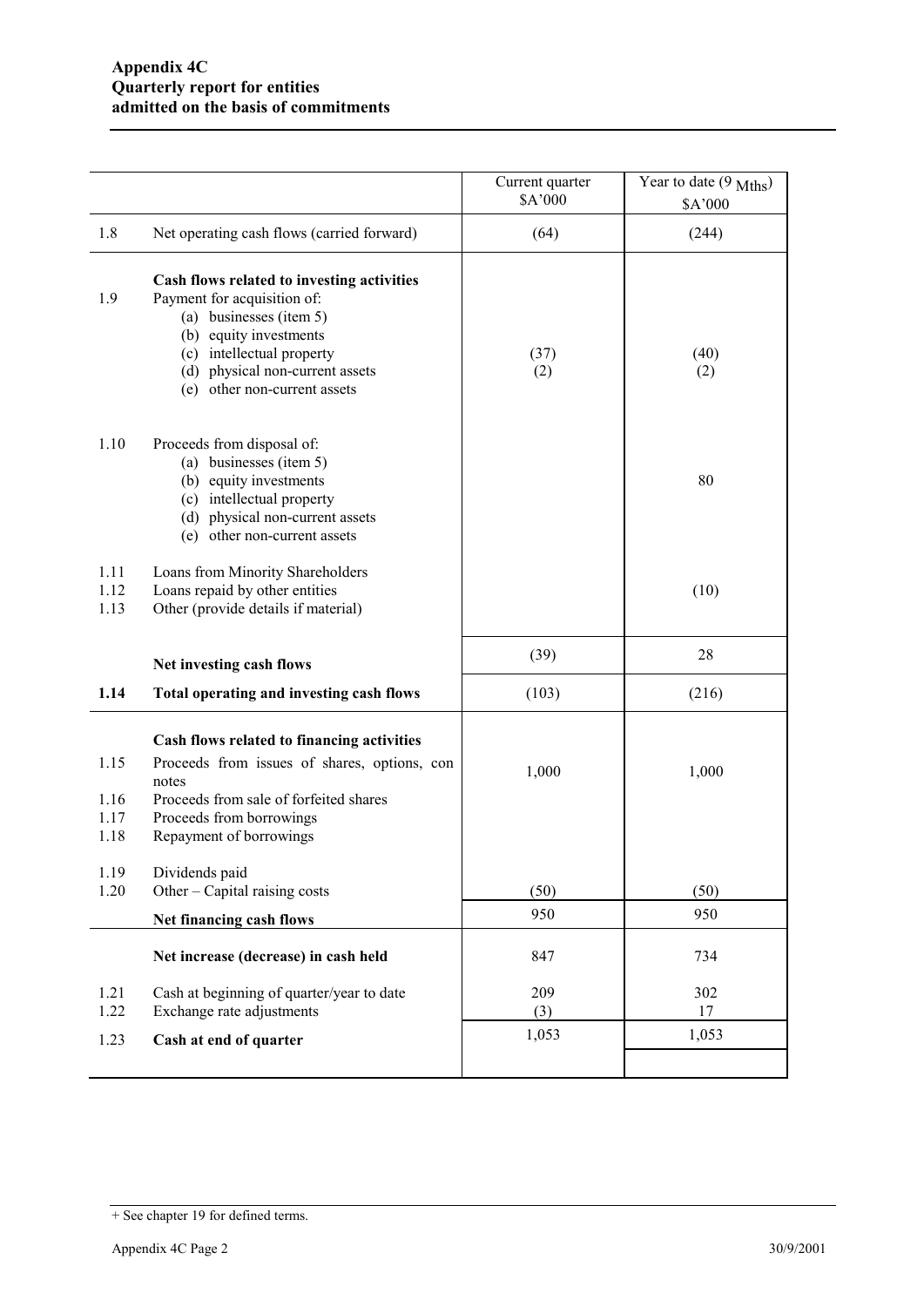## **Payments to directors of the entity and associates of the directors Payments to related entities of the entity and associates of the related entities**

|                |                                                                  | Current quarter<br>\$A'000 |
|----------------|------------------------------------------------------------------|----------------------------|
| 1.24           | Aggregate amount of payments to the parties included in item 1.2 | 46                         |
| 1.25           | Aggregate amount of loans to the parties included in item 1.11   |                            |
| $\overline{a}$ |                                                                  |                            |

1.26 Explanation necessary for an understanding of the transactions During the period \$22,000 was paid as Executive Director salaries and \$24,000 paid as Non-Executive Directors fees.

### **Non-cash financing and investing activities**

- 2.1 Details of financing and investing transactions which have had a material effect on consolidated assets and liabilities but did not involve cash flows
- 2.2 Details of outlays made by other entities to establish or increase their share in businesses in which the reporting entity has an interest

#### **Financing facilities available**

*Add notes as necessary for an understanding of the position. (See AASB 1026 paragraph 12.2).* 

|     |                                        | Amount available<br>\$A'000 | Amount used<br>\$A'000 |
|-----|----------------------------------------|-----------------------------|------------------------|
|     | Loan facilities                        | 323                         | 323                    |
| 3.2 | Converting Notes maturing 30 June 2016 | 3,200                       | 3,200                  |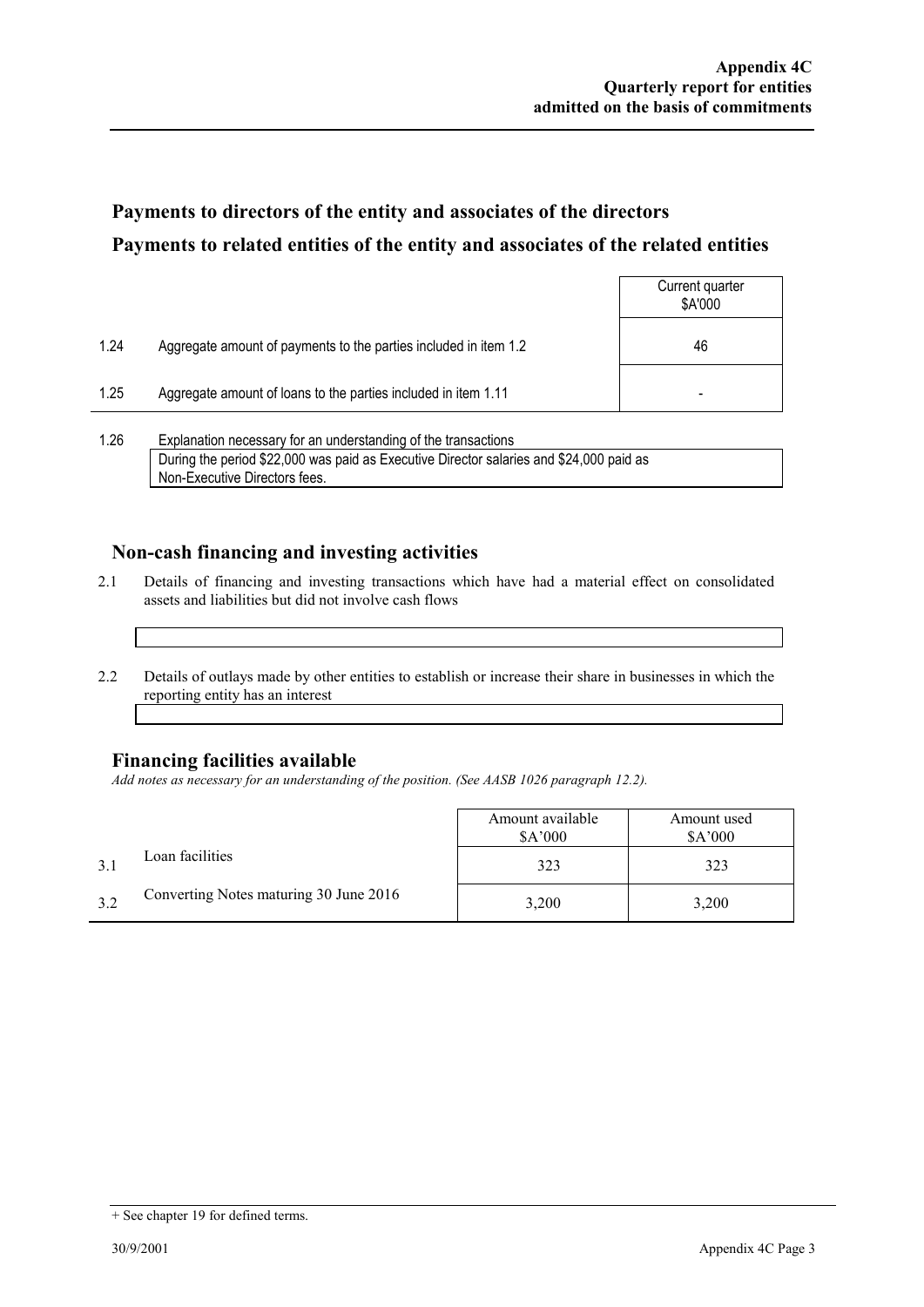### **Reconciliation of cash**

| Reconciliation of cash at the end of the quarter (as<br>shown in the consolidated statement of cash flows) to<br>the related items in the accounts is as follows. |                                           | Current quarter<br>\$A'000 | Previous quarter<br>\$A'000 |
|-------------------------------------------------------------------------------------------------------------------------------------------------------------------|-------------------------------------------|----------------------------|-----------------------------|
| 4.1                                                                                                                                                               | Cash on hand and at bank                  | 468                        | 154                         |
| 4.2                                                                                                                                                               | Deposits at call                          | 530                        |                             |
| 4.3                                                                                                                                                               | Bank overdraft                            |                            |                             |
| 4.4                                                                                                                                                               | Other $-$ Term deposit                    | 55                         | 55                          |
|                                                                                                                                                                   | Total: cash at end of quarter (item 1.23) | 1,053                      | 209                         |

Acquisitions and disposals of business entities

|     |                                              | Acquisitions<br>(Item $1.9(a)$ ) | Disposals<br>(Item $1.10(a)$ ) |
|-----|----------------------------------------------|----------------------------------|--------------------------------|
| 5.1 | Name of entity                               |                                  |                                |
| 5.2 | Place of incorporation<br>or registration    |                                  |                                |
| 5.3 | Consideration for<br>acquisition or disposal |                                  |                                |
| 5.4 | Total net assets                             |                                  |                                |
| 5.5 | Nature of business                           |                                  |                                |
|     |                                              |                                  |                                |

<sup>+</sup> See chapter 19 for defined terms.